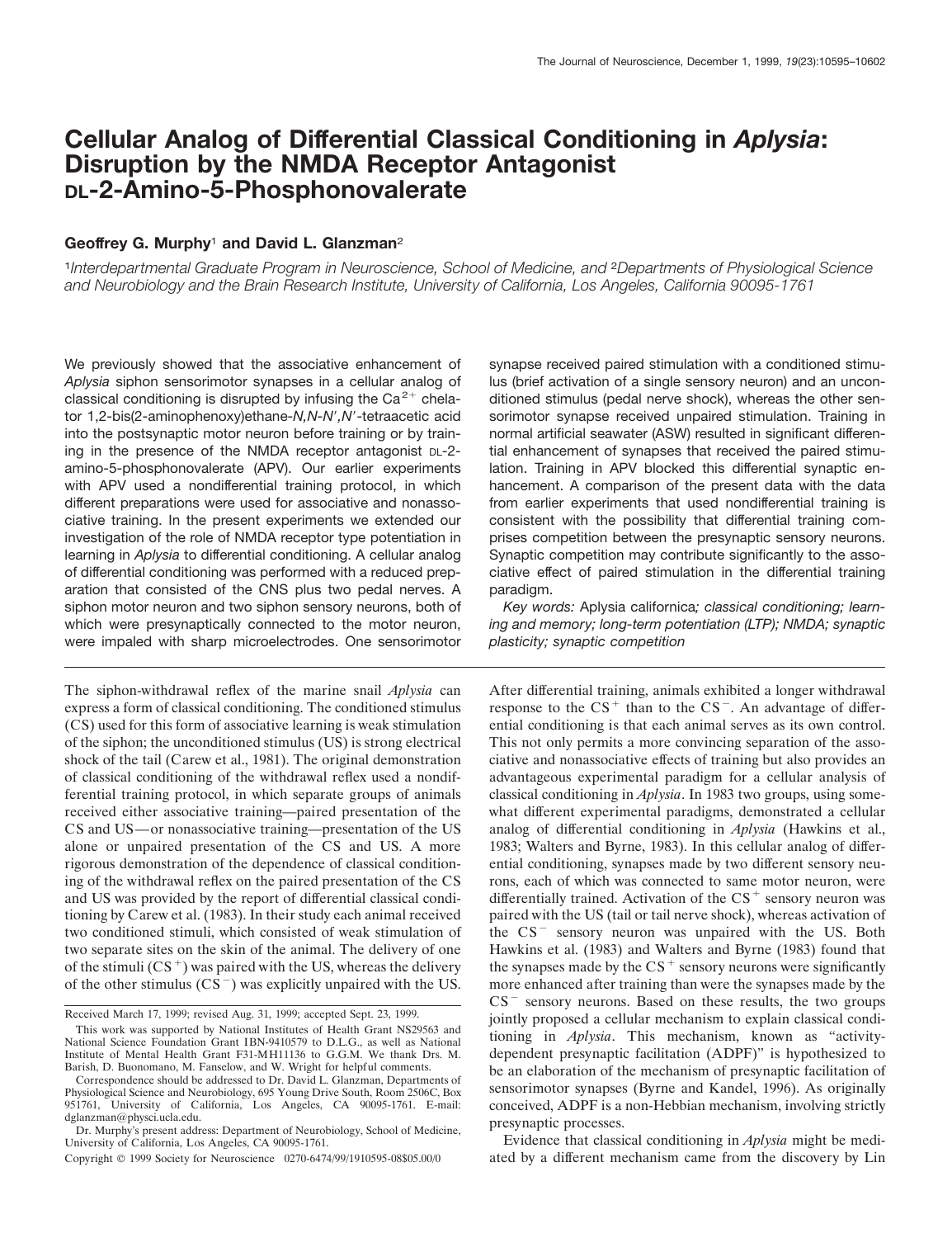

5 min

 $\parallel$ 

 $CS+$ 

US

cs-

Nerve shock (US)

*Figure 1.* Experimental preparation and pattern of stimulation used for the cellular analog of differential classical conditioning. *A*, Illustration of the reduced preparation (see Methods and Materials for details). Note that the abdominal ganglion is shown artificially enlarged relative to the other ganglia. Sharp microelectrode recordings were made from a single small siphon (LFS) motor neuron and two siphon sensory (LE) neurons, both of which were presynaptically connected to the motor neuron. *B*, Differential conditioning was performed by pairing activation of one of the sensory neurons, the  $CS^+$  sensory neuron, with the US (tail nerve shock), whereas the activation of the other sensory neuron, the  $CS^-$  sensory neuron, was specifically unpaired with the US. The US was delivered once per 5 min; the  $CS^-$  stimulation occurred 2.5 min after the US. All stimuli were presented five times during training (see Fig. 2).

and Glanzman (1994a,b, 1997) that sensorimotor synapses possess the capacity for Hebbian long-term potentiation (LTP). This discovery led to the hypothesis that classical conditioning of the withdrawal reflex is mediated, in part, by Hebbian potentiation (Glanzman, 1994; Lin and Glanzman, 1994b; Glanzman, 1995). In support of this hypothesis we previously showed that the cellular analog of nondifferential classical conditioning of the withdrawal reflex is blocked by infusing the rapid  $Ca^{2+}$  chelator 1,2-bis(2-aminophenoxy)ethane-*N,N-N',N'*-tetraacetic acid into the postsynaptic motor neuron (Murphy and Glanzman, 1996) and by the NMDA receptor antagonist DL-2-amino-5 phosphonovalerate (APV) (Murphy and Glanzman, 1997). In the present experiments we tested whether the cellular analog of differential conditioning (Hawkins et al., 1983; Walters and Byrne, 1983), like the cellular analog of nondifferential conditioning, depends on activation of NMDA-type receptors (Collingridge et al., 1983; Dale and Kandel, 1993).

# **MATERIALS AND METHODS**

*Preparation.* A reduced preparation was used (Hawkins et al., 1983; Murphy and Glanzman, 1996, 1997). *Aplysia californica* (100–200 gm, obtained from local suppliers) were anesthetized by injecting isotonic  $MgCl<sub>2</sub>$  (equal to approximately one-half body weight) into the hemocoel. The CNS, except for the buccal ganglia, was removed from the animal,

together with two posterior pedal nerves (P9) that innervate the animal's tail. The tail, together with the rest of the animal's body, was discarded. After the abdominal ganglion was lightly fixed with glutaraldehyde [0.5% in 50% MgCl<sub>2</sub> and 50% normal artificial seawater (ASW; 460 mm CaCl<sub>2</sub>, 11 mm CaCl<sub>2</sub>, 10 mm KCl, 55 mm  $MgCl<sub>2</sub>$ , and 10 mm HEPES buffer, pH 7.6)], the preparation was pinned to the Sylgard-lined bottom of a recording chamber containing  $50\%$  MgCl<sub>2</sub> and  $50\%$  normal ASW (Fig. 1*A*). The abdominal ganglion was then partially desheathed, and the two  $P9$  nerves were drawn into suction electrodes. Afterward the MgCl<sub>2</sub>containing solution was washed out by perfusing the recording chamber with normal ASW for at least 30 min before the start of the experiment.

 $IIIII$ 

*Electrophysiology.* A single small siphon (LFS) motor neuron (Frost et al., 1988; Hickie and Walters, 1995) and two siphon sensory (LE) neurons (Byrne et al., 1974), each of which was presynaptically connected to the motor neuron, were impaled with sharp micropipettes (20–30 M $\Omega$ ); the micropipettes were filled with a solution of 2 M K-acetate, 0.5 M KCl, and 10 mM HEPES, pH 7.2. Stimulation and recording were performed using standard methods, and the electrophysiological data were digitized with a Maclab 4e system (ADInstruments, Castle Hill, Australia). Before the start of an experiment the motor neuron was hyperpolarized to 50 mV below its resting potential by passing negative current through the bridge circuit of the amplifier. This hyperpolarizing current was maintained throughout the experiment to prevent both spontaneous firing by the motor neuron and evoked firing in response to test stimulation of the sensory neurons. Action potentials were elicited in LE neurons by brief (20 msec) injections of positive current.

*Experimental protocol.* The differential training protocol was similar to that of Hawkins et al. (1983). The CS was brief activation of the sensory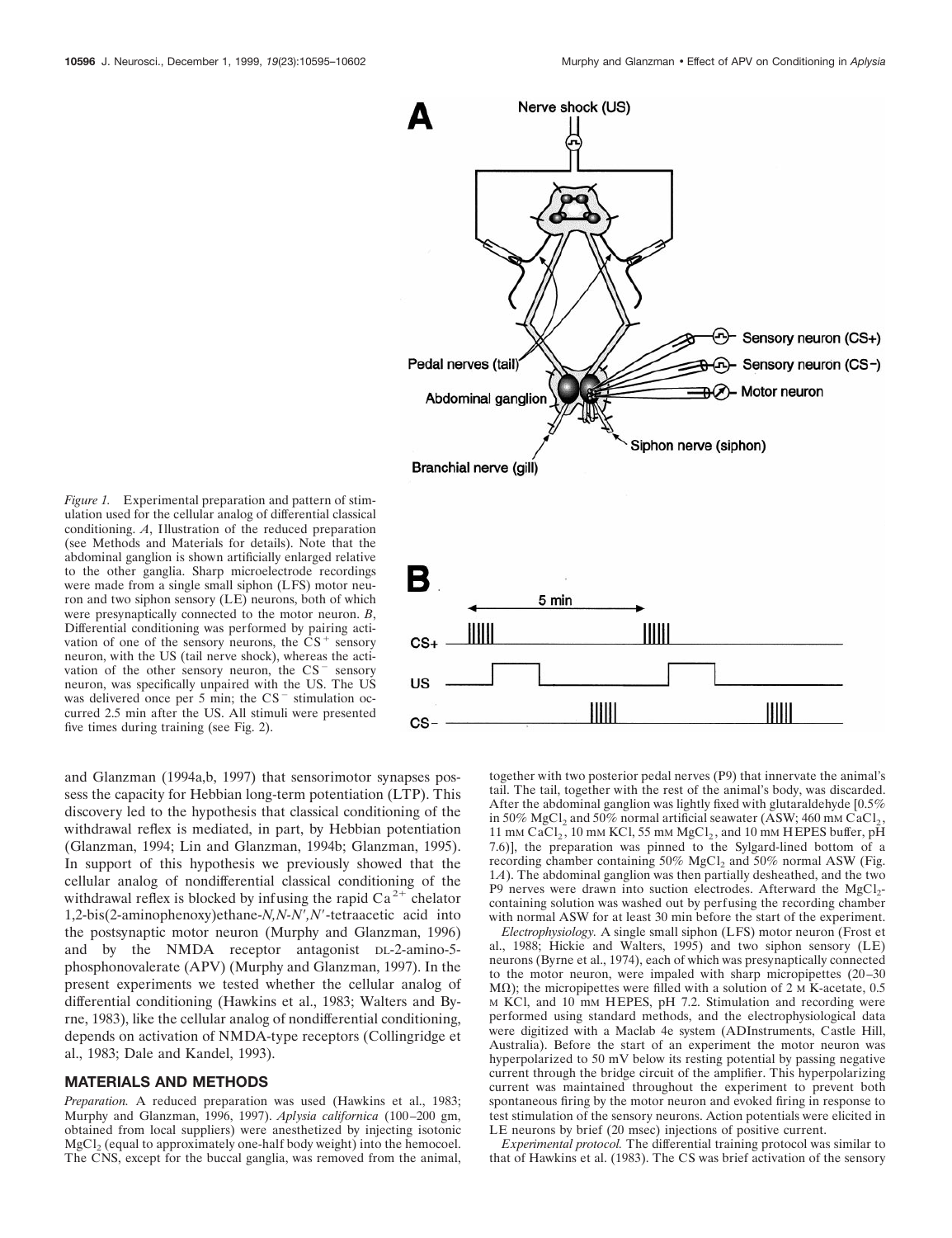

*Figure 2.* Experimental protocol used for differential conditioning. Four pretests were performed on each of the two sensorimotor synapses at an intertest interval of 15 min. The first was performed in normal ASW. After the first pretest, 2:1 ASW (see Materials and Methods), indicated by the *black bars* above the *time line*, was perfused into the recording chamber. The second pretest was then performed in 2:1 ASW. After the second pretest the 2:1 ASW was replaced with normal ASW, and the third and fourth pretests were performed. Training began 5 min after pretest 4 and was performed either in normal  $\overline{ASW}$  or in ASW that contained 100  $\mu$ M APV (indicated by the *hatched bar* above the *time line*). Each of the stimuli  $(CS^+$ , US, and CS<sup>-</sup>) was presented 5 times. The *filled arrows* indicate paired presentations of the  $CS<sup>+</sup>$  and US; the *open arrows* indicate presentations of the  $CS^-$ . The paired stimuli were delivered at a rate of one per 5 min, and the unpaired stimuli were separated from the paired stimuli by 2.5 min. Immediately after training 2:1 ASW was again perfused into the recording chamber, and two posttests were performed; the post-tests occurred 15 and 60 min after the final delivery of the CS for each synapse (see Materials and Methods). Representative traces are from the motor neuron and the two presynaptic sensory neurons recorded during the sequential presentation of the stimuli  $(CS^+$ , US and  $CS^-$ ) in an experiment in which APV was present during training. Notice that the US produced strongdepolarization and firing of the motor neuron.

neuron (12 action potentials at 25 Hz) (Figs. 1*B*, 2). The level of current used to stimulate the sensory neuron during the CS was twice the threshold level for eliciting an action potential. The specific levels of current used for the CS were 0.4–1.8 nA. The US was a 1 sec shock (3 msec pulses at 25 Hz) delivered to the P9 nerves via the suction electrodes. The intensity of the US was six times the threshold level for evoking an EPSP in the motor neuron. This shock intensity was 7–9 V, measured from the front panel of the stimulator (S88; Grass Medical Instruments, Quincy MA). During training only the activity of one sensory neuron—the  $CS^+$  sensory neuron—was paired with the US. Activity in the other sensory neuron (the  $CS$ <sup>-</sup> sensory neuron) was specifically unpaired with the US. Assignment of a sensory neuron to the  $CS^+$  or  $CS^-$  condition was based on the size of its EPSP evoked on pretest 2; the assignment was made to minimize the difference between the  $CS^+$  and  $CS^-$  groups (and between the  $CS^+/APV$  and  $CS^-/APV$ groups) with respect to the mean group value of the pretest 2 EPSP. In each experiment the US was presented five times once per 5 min. Sensorimotor synapses in the  $\overrightarrow{CS}^+$  condition received five paired presentations of the CS and US. During each bout of paired  $(CS<sup>+</sup>)$  stimu-

lation, the onset of the CS preceded that of the US by 500 msec. The unpaired  $CS (CS<sup>-</sup>)$  occurred 2.5 min after the US. Before training there were four pretests with a 15 min interval between the tests. During each pretest the two sensory neurons were each fired one time, and the resulting EPSPs were recorded from the motor neuron. Training was begun 5 min after the fourth pretest. Two post-tests were performed on each synapse, one at 15 min and the other at 60 min, after the delivery of the final CS in each experimental condition. For example, the 15 min post-test for the  $CS^-$  synapse occurred 15 min after the last unpaired  $CS$ and 2.5 min after the 15 min post-test for the  $CS<sup>+</sup>$  synapse (Fig. 2). One of the pretests (pretest 2) and both of the post-tests were performed in the presence of a modified ASW that contained elevated levels of  $Mg^{2+}$ and Ca<sup>2+</sup>. This so-called "2:1" ASW (NaCl, 368 mm; CaCl<sub>2</sub>, 13.8 mm; KCl, 8 mM;  $MgCl<sub>2</sub>$ , 101 mM;  $MgSO<sub>4</sub>$ , 20 mM; and HEPES buffer, 10 mM, pH 7.6) reduces the interneuronal contribution to the sensorimotor EPSP (Trudeau and Castellucci, 1992). The 2:1 ASW was perfused into the recording chamber after pretest 1 and was washed out immediately after pretest 2. The 2:1 ASW was reintroduced after the final bout of paired stimulation and remained in the recording chamber for both post-tests. The training was performed with normal ASW in the recording chamber. To test the potential contribution of NMDA-type receptors to associative plasticity, in some experiments APV (Sigma, St. Louis, MO) was dissolved in normal ASW (100  $\mu$ M) and perfused into the recording chamber immediately after the pretest 2; it was washed out immediately after the fifth delivery of the  $CS$ <sup>-</sup>

*Statistics*. The summary statistics are presented as means  $\pm$  SEM. In the figures and text *n* refers to the number of preparations. A nonparametric paired *t* test (Wilcoxon signed rank test) was used to assess the statistical significance of differences between two conditions within the same preparations. Intragroup comparisons (between pre- and posttests) were also made with Wilcoxon signed rank tests. Planned comparisons between two experimental groups were made with unpaired nonparametric Mann–Whitney tests, and planned multiple comparisons were made with a nonparametric ANOVA (Kruskal–Wallis). All reported levels of statistical significance represent two-tailed values.

# **RESULTS**

### **Effect of APV on differential conditioning**

There were no differences among the mean raw EPSP amplitudes recorded on pretest 2 in the four different experimental groups  $(CS^+ EPSP = 5.0 \pm 0.6 \text{ mV}; \text{CS}^- EPSP = 6.3 \pm 1.6 \text{ mV};$  $CS^+$ /APV EPSP = 5.0  $\pm$  1.5 mV; CS<sup>-</sup>/APV EPSP = 5.4  $\pm$  1.3 mV; Kruskal–Wallis = 2.6;  $p > 0.05$ ). Synapses that received paired stimulation ( $CS^+$  group; Fig. 3) showed significant enhancement for both the 15 min post-test (normalized EPSP  $=$ 194  $\pm$  17%) and 60 min post-test (normalized EPSP = 163  $\pm$ 8%), based on the comparison with the pretest 2 EPSP ( $p < 0.01$ ) for each comparison). Unpaired presentations of the CS and US  $(CS<sup>-</sup> group; Fig. 3)$  did not produce a significant enhancement of the EPSP for either the 15 min post-test (normalized EPSP  $=$  $127 \pm 16\%$ ) or 60 min post-test (normalized EPSP = 80  $\pm$  9%), compared with the pretest 2 EPSP ( $p > 0.05$  for both comparisons). The training protocol produced significant differential enhancement of synapses in the  $CS<sup>+</sup>$  group, as indicated by the significant difference between the  $CS$ <sup>+</sup> EPSP and  $CS$ <sup>-</sup> EPSP on both post-tests ( $p < 0.01$  for each comparison).

Paired stimulation in the presence of APV did not produce significant enhancement of the EPSP  $(CS^+/APV)$  group; Fig. 4). Neither the mean normalized EPSP for the 15 min post-test  $(101 \pm 12\%)$  nor that for the 60 min post-test  $(105 \pm 10\%)$  was significantly different from the pretest 2 EPSP ( $p > 0.7$  for each comparison). Furthermore, the presence of APV during the training significantly blocked differential synaptic enhancement. The mean EPSP in the  $CS^+/APV$  group was not significantly different from the mean EPSP in the  $CS^-/APV$  group for either the 15 min post-test (CS<sup>-</sup>/APV EPSP = 131  $\pm$  17%) or the 60 min post-test (CS<sup>-</sup>/APV EPSP = 129  $\pm$  14%) ( $p > 0.05$  for each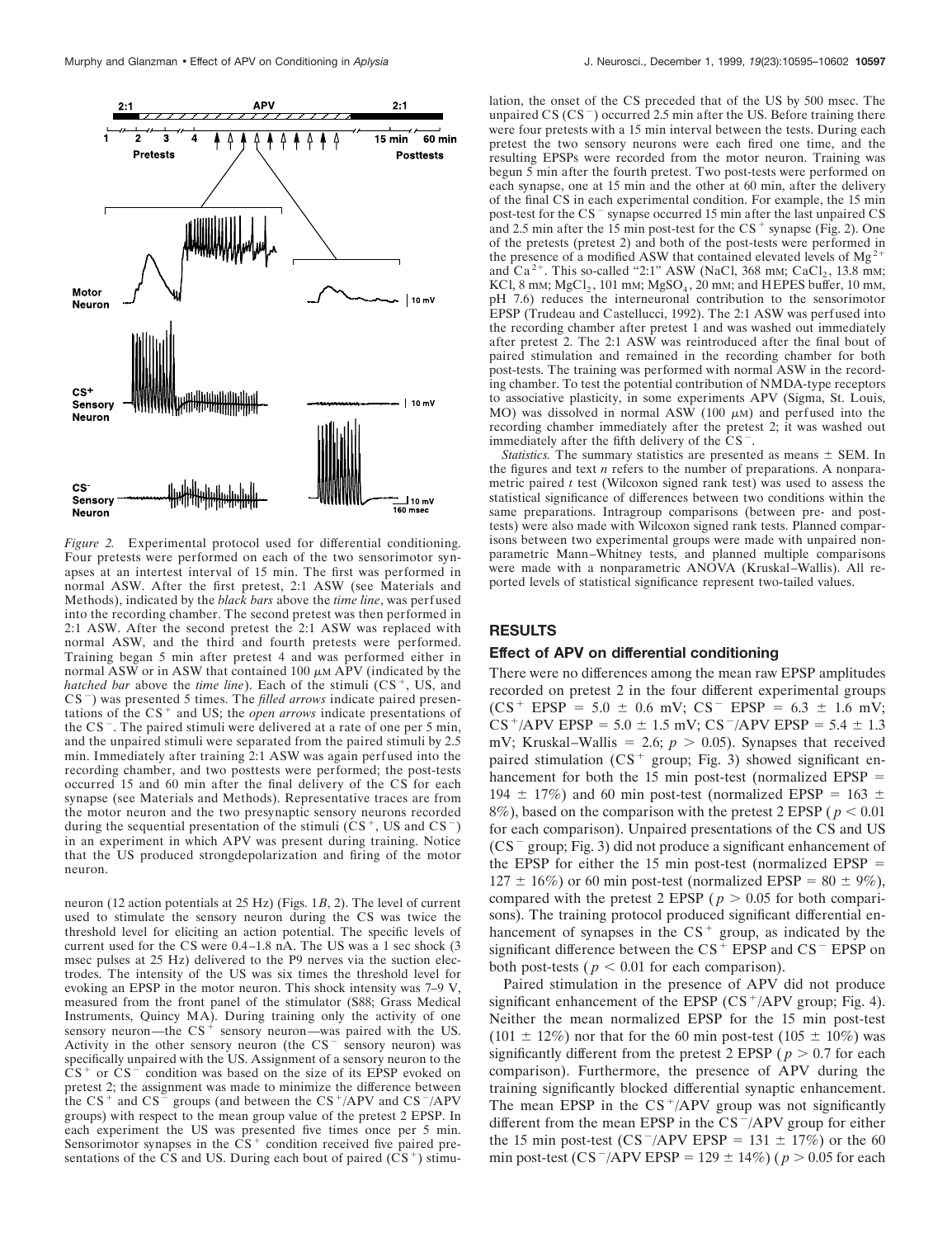

*Figure 3.* Training in normal ASW produces differential enhancement of the synapse made by the  $CS^+$  sensory neuron. *A*, Representative records of the responses of the two presynaptic sensory neurons (*bottom traces*) and the postsynaptic motor neuron (*top traces*) during the second pretest and the 60 min post-test. Both tests were performed in 2:1 ASW (see Materials and Methods). *B*, Group data for experiments in which training was performed in normal ASW. The amplitude of the EPSP on each of the posttests was normalized to the amplitude of the EPSP on pretest 2 (see Fig. 2). The data are presented as means  $\pm$  SEM. The EPSP in synapses that received paired CS–US stimulation (the  $CS$ <sup>+</sup> group) was significantly enhanced compared with the normalized pretest EPSP (indicated by the *dashed line*). Furthermore, the CS<sup>+</sup> EPSP was significantly more enhanced after training than was the EPSP in synapses that received unpaired training (the  $CS^-$  group; see Results).

comparison). Unpaired stimulation with the CS and US in the presence of APV produced a small increase in mean EPSP amplitude on the post-tests compared with the pretest 2 EPSP. This increase was statistically significant for the 15 min post-test (  $p < 0.05$ ), although not quite for the 60 min post-test (  $p > 0.07$ ). Therefore, in contrast to its disruption of associative synaptic enhancement, APV did not reduce the effect of unpaired stimulation on the EPSP. The mean EPSP in the CS $^-/$ APV group was not significantly different from the mean EPSP amplitude in the  $CS^-$  group trained without APV (Fig. 3) for the 15 min posttest  $(p > 0.05)$  and was actually significantly greater for the 60 min post-test ( $p < 0.01$ ).



*Figure 4.* Training in APV blocks differential synaptic enhancement. *A*, Representative records of the responses of the two presynaptic sensory neurons (*bottom traces*) and the postsynaptic motor neuron (*top traces*) during the second pretest and the 60 min post-test. Both tests were performed in 2:1 ASW (see Materials and Methods). *B*, Group data for experiments in which training was performed in ASW containing APV (100  $\mu$ M). The amplitude of the EPSP on each of the post-tests was normalized to the amplitude of the EPSP on pretest 2 (see Fig. 2). The data are presented as means  $\pm$  SEM. The EPSP in synapses that received paired stimulation in APV (the  $CS<sup>+</sup>/APV$  group) did not exhibit significant enhancement compared with the normalized pretest EPSP (indicated by the *dashed line*) on either post-test. Furthermore, the CS<sup>+</sup>/APV EPSP was not significantly different from the  $CS^-/APV$  EPSP on either post-test.

## **Effect of APV on the excitatory drive of the motor neuron during tail nerve shock**

A potential explanation for the disruption of associative synaptic plasticity by APV is that the drug might have reduced the efficacy of excitatory or modulatory interneurons that are activated by tail shock (Frost and Kandel, 1995). The effect of the excitatory interneurons is to strongly depolarize the siphon motor neurons during the US. A decrease in postsynaptic depolarization during the US would be expected to interfere with Hebbian potentiation of the sensorimotor synapses. To assess the possibility that APV might have interfered with US-induced excitatory drive on the motor neuron during paired training, we quantified the amount of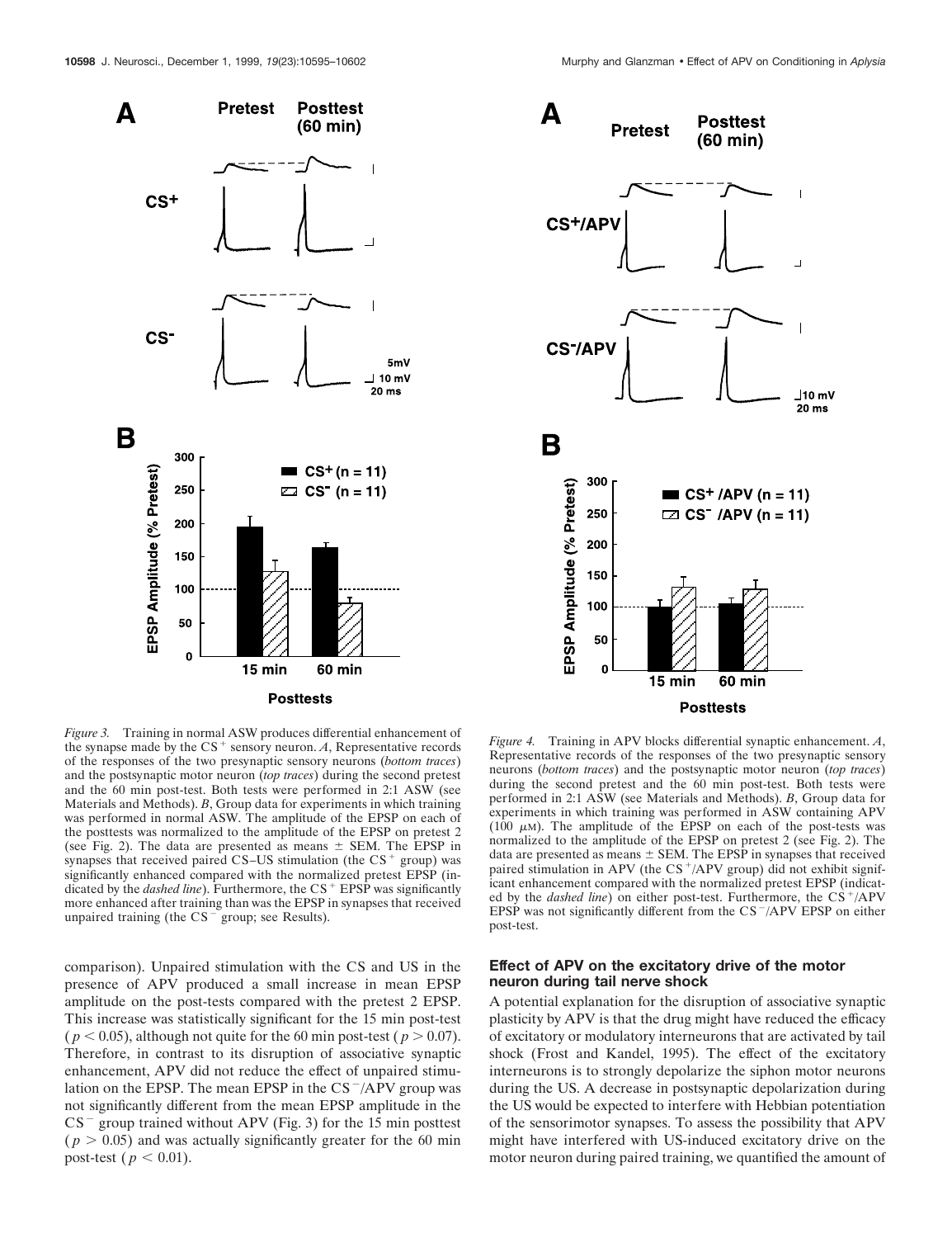

*Figure 5.* APV does not alter the effect of the US on the postsynaptic motor neuron. *A*, Examples of the responses of a motor neuron and the two presynaptic sensory neurons during a bout of paired stimulation  $(CS<sup>+</sup>$  and US). The excitatory drive on the motor neuron produced by the US (tail nerve shock) was approximated by mathematically integrating the area under the postsynaptic membrane potential during the 500 msec of the US (*shaded area*). *B*, Group data (means  $\pm$  SEM) for the experiments performed in normal ASW and the experiments performed in ASW containing APV. There were no significant differences between the two groups in the amount of postsynaptic depolarization or in the number of postsynaptic action potentials (spikes) produced by the US.

postsynaptic depolarization produced by the US in our experiments. This was done by mathematically integrating the area under the postsynaptic membrane during the US (Fig. 5*A, shaded area*). This integration was made for each bout of paired stimulation for both the  $CS^+$  and  $CS^+/APV$  groups. (The integration was performed off-line with software options provided by our data acquisition system. See Materials and Methods.) The presence of APV during training did not decrease the amount of

depolarization produced during the US, as indicated by the results from integrating the area under the postsynaptic membrane potential ( $p > 0.05$ ; Fig. 5*B*). As a second method of quantifying the US-induced drive on the motor neuron in our experiments, we also counted the number of action potentials (spikes) produced in the motor neuron during the US. The drug did not decrease the number of postsynaptic spikes during the US  $(p > 0.05;$  Fig. 5*B*). Therefore, the block of associative plasticity produced by APV cannot be attributed to a decrease in the activity, or efficacy, of excitatory interneurons during training.

These data, together our previous demonstration that APV does not alter the nonassociative enhancement of the sensorimotor EPSP resulting from unpaired stimulation (Murphy and Glanzman, 1997), permit us to rule out a significant effect of the drug on the actions of excitatory and facilitatory interneurons. We cannot, however, completely exclude an effect of APV on interneuronal pathways. Notice that sensorimotor EPSPs were relatively more enhanced on the 60 min posttest after unpaired training in APV than after unpaired training in normal ASW (compare Figs. 3*B*, 4*B*). This effect may be attributable to a disruptive effect of APV on the influence of presynaptic inhibitory interneurons activated by the US (Mackey et al., 1987; Marcus et al., 1988).

## **Possible recruitment of synaptic competition during differential conditioning**

Our present results differed in one major respect from the results of our previous conditioning experiments, which used a nondifferential training protocol wherein preparations received only paired or unpaired stimulation (Murphy and Glanzman, 1997). In the earlier nondifferential experiments we observed significant synaptic enhancement 15 min after training in preparations that received unpaired training in normal ASW (Murphy and Glanzman, 1997, their Fig.  $2D$ ; the  $CS^-$  EPSP was significantly greater than its pretest value in both the 15 and 60 min post-tests). But we did not observe significant synaptic enhancement attributable to unpaired training in the present experiments for the 15 min post-test (Fig. 3; the  $CS$ <sup>-</sup> EPSP in the 15 min post-test was not significantly different from its pretest value). Figure 6 shows the post-test data from Murphy and Glanzman (1997), together with the post-test data from the present study, for those experiments in which training was performed in normal ASW. The data from the two studies have been replotted as the mean difference in millivolts between the EPSPs for pretest 2 and the post-tests. The data are plotted in this manner to permit examination of the absolute results from the two independent studies. In the study by Murphy and Glanzman (1997) the mean synaptic enhancement in the CS<sup>+</sup> group (2.5  $\pm$  0.8 mV) was not significantly different from that in the  $CS^-$  group (1.5  $\pm$  0.7 mV) for the 15 min post-test (Fig.  $6A$ ;  $p > 0.05$ , Mann–Whitney test). However, the difference between the two groups was significant for the 60 min post-test. Paired training produced a mean synaptic enhancement of 2.7  $\pm$  $1.2 \text{ mV}$  (CS<sup>+</sup> group), whereas unpaired training produced almost no enhancement ( $0.1 \pm 0.6$  mV, (CS<sup>-</sup> group;  $p < 0.05$ , Mann– Whitney test). In contrast to the nondifferential training protocol, the differential training protocol used in the present experiment resulted in significant differences between the  $CS$ <sup>+</sup> and  $CS$ <sup>-</sup> groups for both posttests (Fig. 6*B*). The mean synaptic enhancement for the 15 min post-test was  $4.4 \pm 1.0$  mV in the CS<sup>+</sup> group but only  $0.1 \pm 1.2$  mV in the CS<sup>-</sup> group ( $p < 0.01$ , Mann– Whitney test). The mean synaptic enhancement for the 60 min post-test was  $3.0 \pm 0.5$  mV in the CS<sup>+</sup> group; in the CS<sup>-</sup> group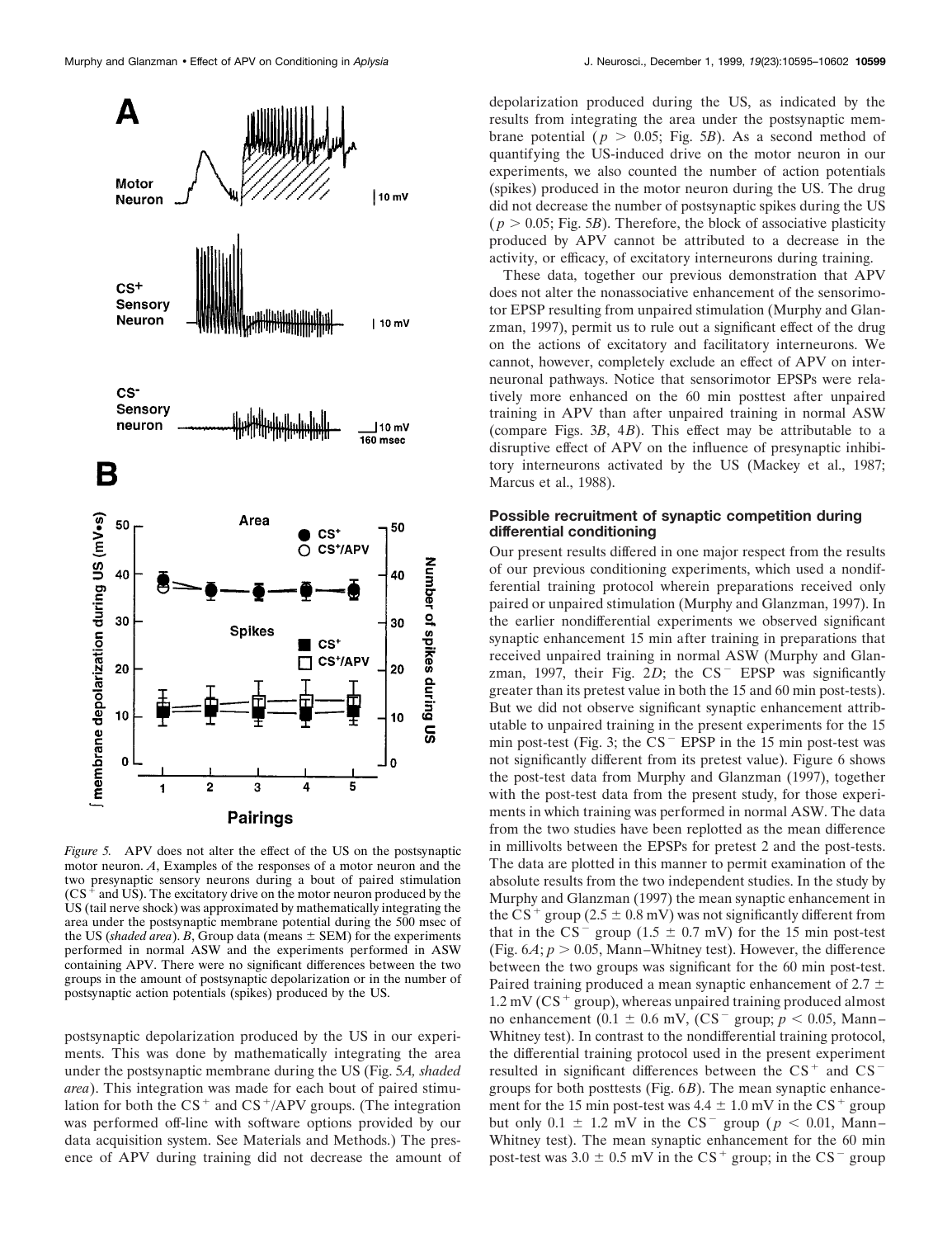

*Figure 6.* Comparison of the synaptic effects of nondifferential and differential training. *A*, Replotted data from Murphy and Glanzman (1997). The data are expressed as the mean  $\pm$  SEM difference (in millivolts) between the non-normalized EPSP on each of the post-tests and the non-normalized EPSP on pretest 2 (see Fig. 2). Paired and unpaired training in these experiments was performed on different preparations. *B*, Data from the present experiments, in which paired and unpaired training was performed on the same preparations. The data are presented as difference scores as in *A*. Statistical comparisons between groups  $(CS<sup>+</sup>$  vs  $CS<sup>-</sup>$ ) in *A* and *B* were made using Wilcoxon signed rank tests. *Asterisks* indicate statistical significance for the between-group comparison;  $\binom{*}{p}$  < 0.05;  $\binom{*}{p}$  < 0.01.

there was a synaptic decrease of  $1.7 \pm 0.9$  mV ( $p < 0.0001$ , Mann–Whitney test).

What might account for the discrepancy between our nondifferential and differential data on the 15 min post-test? One possibility, suggested by related experiments on sensorimotor synapses in cell culture (Glanzman et al., 1991; Schacher et al., 1997; Wright et al., 1999), is that the presynaptic sensory neurons compete with each other for synaptic interaction with the motor neuron. According to this idea, the significant effect of paired stimulation at 15 min after training in the differential experiments (Figs. 3, 6*B*) predominately reflects a competitive interaction between the two presynaptic cells. In the differential experiments both the  $CS<sup>+</sup>$  and  $CS<sup>-</sup>$  sensory neurons synapsed onto the same target motor neuron. By contrast, only one presynaptic sensory neuron per preparation was studied in the nondifferential experiments; no effect of synaptic competition would therefore be expected in the nondifferential results. Consequently, the significant synaptic enhancement for the  $60$  min post-test in the  $CS<sup>+</sup>$ group in the nondifferential experiments is probably attributable

to a purely associative mechanism. The lack of a difference between the paired and unpaired results at 15 min after training in the nondifferential experiments suggests that this associative synaptic mechanism has a relatively delayed onset, being absent at 15 min but present at 60 min after training. We believe that the significant difference between the  $CS<sup>+</sup>$  and  $CS<sup>-</sup>$  groups at 60 min after training in the differential experiments is also attributable to a delayed associative synaptic enhancement. However, it is possible that synaptic competition contributes to the 60 min post-test results in the differential experiments as well (see Discussion).

### **DISCUSSION**

#### **Comparison with earlier results**

The present results demonstrate that the strengthening of the monosynaptic sensorimotor synapses that occurs during the cellular analog of differential classical conditioning in *Aplysia* requires activation of NMDA, or NMDA-related, receptors (Dale and Kandel, 1993). These results, together with our previous findings (Murphy and Glanzman, 1996, 1997), support the hypothesis that Hebbian potentiation of sensorimotor synapses (Lin and Glanzman, 1994a,b, 1997) plays a role in classical conditioning of *Aplysia'*s siphon-withdrawal reflex. In our previous study examining the potential contribution of NMDA-type LTP of sensorimotor synapses to classical conditioning (Murphy and Glanzman, 1997), we used a nondifferential protocol. Experiments involving paired stimulation (both in normal ASW and in APV) were performed separately from those involving unpaired stimulation using different preparations. It has therefore been suggested that the apparent disruption of associative plasticity by APV we observed in the earlier study might have been caused, instead, by fluctuation in the magnitude of the nonassociative effects of training over time (Hawkins, 1998). The present data, in which associative and nonassociative training were performed within the same preparation at the same time, obviate this interpretation of the effect of APV. Our new data therefore confirm our previous conclusion that APV blocks associative, conditioning-related synaptic enhancement of sensorimotor synapses (Murphy and Glanzman, 1997, 1998).

## **Potential contribution from synaptic competition in differential conditioning**

An unexpected result from our earlier study was that there was no associative effect of paired training in normal ASW on the 15 min post-test (Fig. 6*A*; also see Murphy and Glanzman, 1997, their Fig. 2*D*). This result contrasts with those of Hawkins et al. (1983), who found significant associative synaptic enhancement in the  $CS^+$  group as early as 5 min after five bouts of paired stimulation. The study by Hawkins et al. (1983), unlike our earlier study, used a differential paradigm. In the present study, which also used a differential paradigm, we observed an associative effect of paired training on the 15 min post-test for the  $CS^+$  versus  $CS^-$  protocol (Figs. 3, 6*B*). This suggests that the early (15 min) associative effect of paired training is peculiar to the differential paradigm. We hypothesize that the differential conditioning paradigm, unlike the nondifferential paradigm, recruits synaptic competition between the  $CS^+$  and  $CS^-$  sensory neurons, and that this competition accounts for the associative effect we observed at 15 min after training in the present study.

Evidence from studies of sensorimotor cocultures supports the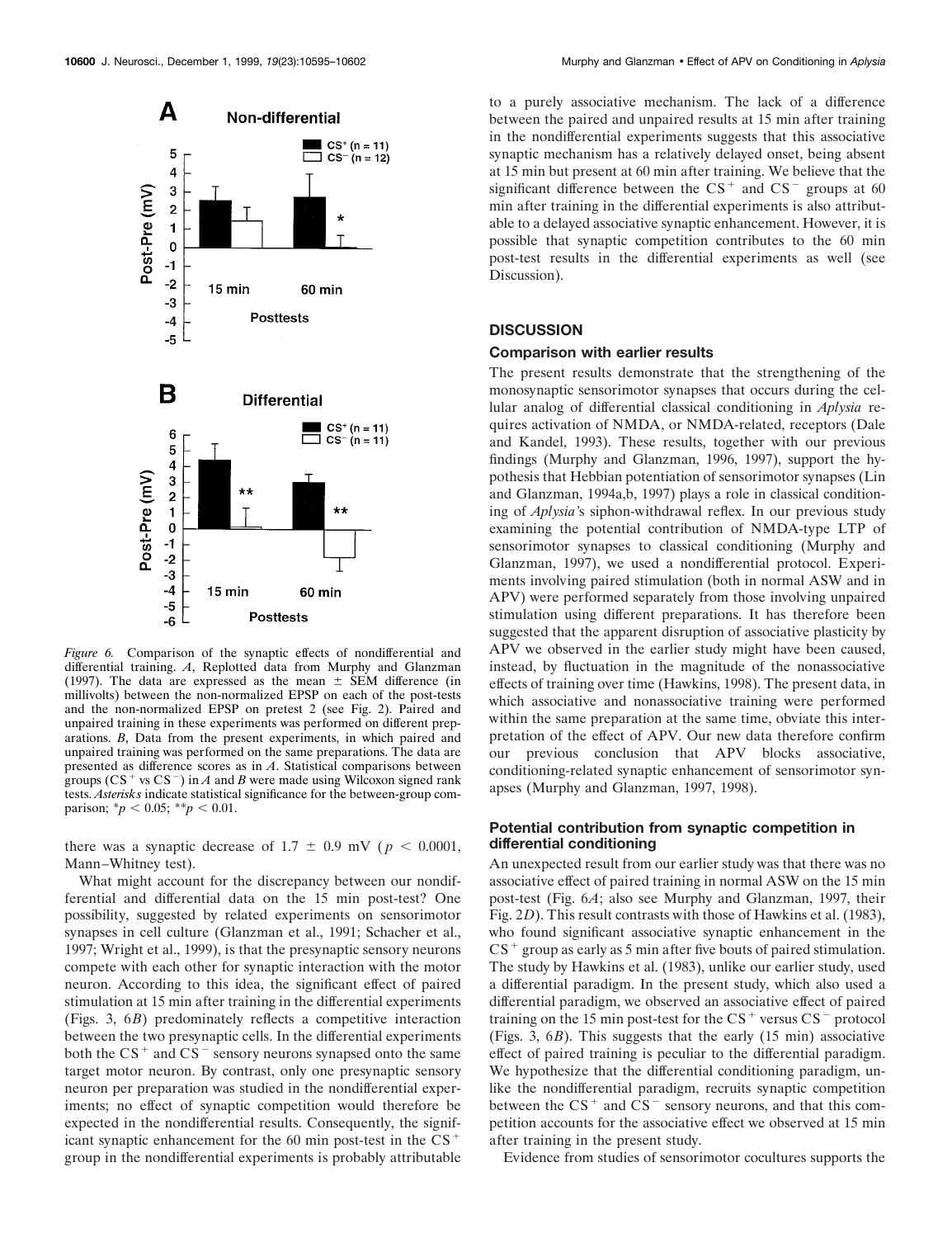idea that the strength of different sensory inputs to a common target motor neuron is regulated by a competitive interaction, during both development and learning-related plasticity. Glanzman and colleagues (1991) found that the mean size of the sensorimotor EPSP of "mature" (5-d-old) sensorimotor cocultures with two presynaptic neurons was half the size of the EPSP of cocultures with one presynaptic neuron. Furthermore, Schacher and colleagues (1997) found that long-term associative enhancement of a connection made by one sensory neuron [attributable to paired stimulation with serotonin (5-HT) and tetanus] interferes with long-term nonassociative enhancement (attributable to 5-HT alone) of the connection made by a second sensory neuron with the same target motor neuron. Schacher et al. (1997) refer to this phenomenon as "pathway-specific facilitation." These *in vitro* results parallel the disparity we observed between our nondifferential and differential conditioning experiments with respect to the  $CS$ <sup>-</sup> data for the 15 min post-test (Fig. 6). Interestingly, Schacher et al. (1997) found that both postsynaptic hyperpolarization and APV disrupt pathway-specific facilitation. The results of Schacher et al. (1997) indicate that an associative increase in strength of the connection made by one sensory neuron with a motor neuron comes at the expense of the potential nonassociative enhancement of the connection made by a second sensory neuron with the same motor neuron. The results further indicate that postsynaptic NMDA-type receptors may play a role in the apparent competition among presynaptic inputs.

The hypothesis that synaptic competition is recruited during differential conditioning in *Aplysia* is supported by a negative correlation we observed in our data between a large initial size of the non-normalized  $CS$ <sup>+</sup> EPSP relative to that of the nonnormalized  $CS^-$  EPSP [pretest 2  $CS^+$  (mV) – pretest 2  $CS^-$ (mV)], and the absolute amount of differential conditioning produced by the training  $[(\Delta \text{ CS}^+ \text{ EPSP} \text{ amplitude}) - (\Delta \text{ CS}^- \text{ EPSP} \text{]}$ amplitude), where  $\Delta$  CS<sup> $\times$ </sup> EPSP = posttest CS<sup> $\times$ </sup> EPSP - pretest  $2 \text{ CS}^{\times}$  EPSP; Murphy and Glanzman, unpublished data]. We have considered and rejected several alternative hypotheses that might explain this negative correlation. For example, one possible explanation for the negative correlation is the existence of a ceiling effect for EPSP size. According to a ceiling effect hypothesis, initially large  $CS$ <sup>+</sup> EPSPs undergo less positive differential conditioning because of an intrinsic upper limit for sensorimotor EPSP size. But we found no significant correlation, either negative or positive, between the non-normalized size of the pretest 2  $CS$ <sup>+</sup> EPSP (in millivolts) and the absolute change in the size of the CS<sup>+</sup> because of training [posttest CS<sup>+</sup> EPSP (mV) – pretest  $2 CS<sup>+</sup> EPSP (mV)$ ] for either the 15 or 60 min post-test, contrary to what a ceiling effect hypothesis would predict (G. G. Murphy and D. L. Glanzman, unpublished data).

A mechanism that could account for our conditioning data, as well as for the data from *in vitro* studies of the sensorimotor synapse (Glanzman et al., 1991; Schacher et al., 1997), is homeostatic regulation of the sizes of multiple sensory inputs to a common motor neuron. According to a current theory (Miller, 1996), the total strength of excitatory inputs to a postsynaptic cell is relatively fixed. Consequently, if some inputs increase in strength, the strength of others must correspondingly decrease. Such a homeostatic mechanism has been referred to as "postsynaptic normalization" (Buonomano and Merzenich, 1998). A model incorporating postsynaptic normalization can explain the pattern of synaptic alterations we observed during the cellular analog of differential classical conditioning. According to this model, conditioning is a zero-sum situation: a large increase in the strength of the synaptic connection made by the sensory neuron that received paired training  $(CS<sup>+</sup>$  sensory neuron) is compensated for by decreases in some (or possibly all) of the other sensory neurons that synapse with the motor neuron. The algebraic sum of all of these synaptic decreases is approximately equal to the inverse of the training-induced increase in strength of the synapse made by the  $CS<sup>+</sup>$  sensory neuron. Further experimental work will be required to test the validity of such a model for classical conditioning in *Aplysia*.

# **Various cellular mechanisms contributing to classical conditioning in** *Aplysia*

The present data, together with those of our earlier study (Murphy and Glanzman, 1997), suggest that classical conditioning of the siphon-withdrawal reflex comprises at least three different cellular mechanisms. First, there is a sensitization-related, nonassociative component (Carew et al., 1971). This component results, in part, from presynaptic facilitation of sensorimotor synapses (Byrne and Kandel, 1996) attributable to 5-HT released by serotonergic interneurons activated by tail shock (Glanzman et al., 1989; Mackey et al., 1989). The approximate time course of the nonassociative enhancement under the conditions of our experiments is indicated by the  $CS<sup>-</sup>$  data in the nondifferential conditioning experiments (Fig. 6*A*; Murphy and Glanzman, 1997). The nonassociative component is maximal shortly after training but is still present at 1 hr after training, as indicated by the significant difference in the nondifferential data for the 60 min post-test between the amplitude of the (normalized)  $CS$ <sup>-</sup> EPSP and the amplitude of the EPSP in preparations that received only test stimuli (test-alone preparations; see Murphy and Glanzman, 1997, their Fig. 2*D*). The second cellular component is a hypothesized competitive mechanism that operates whenever different synapses on the same motor neuron receive different types of plasticity-inducing stimulation. We infer the presence of synaptic competition among sensory neurons from the difference between the nondifferential and differential data with respect to the  $CS$ <sup>-</sup> results at 15 min after training (Fig. 6; also compare the  $CS$ <sup>-</sup> results in Fig. 3*B* for the 15 min post-test with those of Murphy and Glanzman, 1997, their Fig. 2*C*). The outcome of the proposed synaptic competition appears to interact with Hebbian, NMDA receptor-dependent potentiation, because it is blocked by the NMDA receptor antagonist APV (Fig. 4; Schacher et al., 1997). Furthermore, the effects of the putative competition between the  $CS^+$  and  $CS^-$  sensory neurons appear to have their onset relatively early, because they are apparent at 15 min after training in the differential conditioning experiments (Figs. 3, 6). The third component of conditioning is a purely associative process, which we believe to be Hebbian potentiation. As indicated by the lack of a significant difference between the  $CS<sup>+</sup>$  and  $CS<sup>-</sup>$  data on the 15 min post-test in the nondifferential experiments (Fig. 6*A*, Murphy and Glanzman, 1997, their Fig. 2*D*), the associative component of conditioning appears to have a delayed onset. It is robust, however, by 60 min after training, as indicated by the significant difference between the  $CS^+$  and  $CS^-$  data in the nondifferential experiments (Fig. 6*A*).

We propose that the specific outcome of behavioral conditioning in *Aplysia* is determined, at least in part, by a parametric interaction among the above three cellular components. For example, the significant difference between the  $CS<sup>+</sup>$  and  $CS$ groups on the 15 min post-test in the present experiments appears to be attributable predominately to the effect of synaptic competition between the  $CS^+$  and  $CS^-$  sensory neurons. The difference